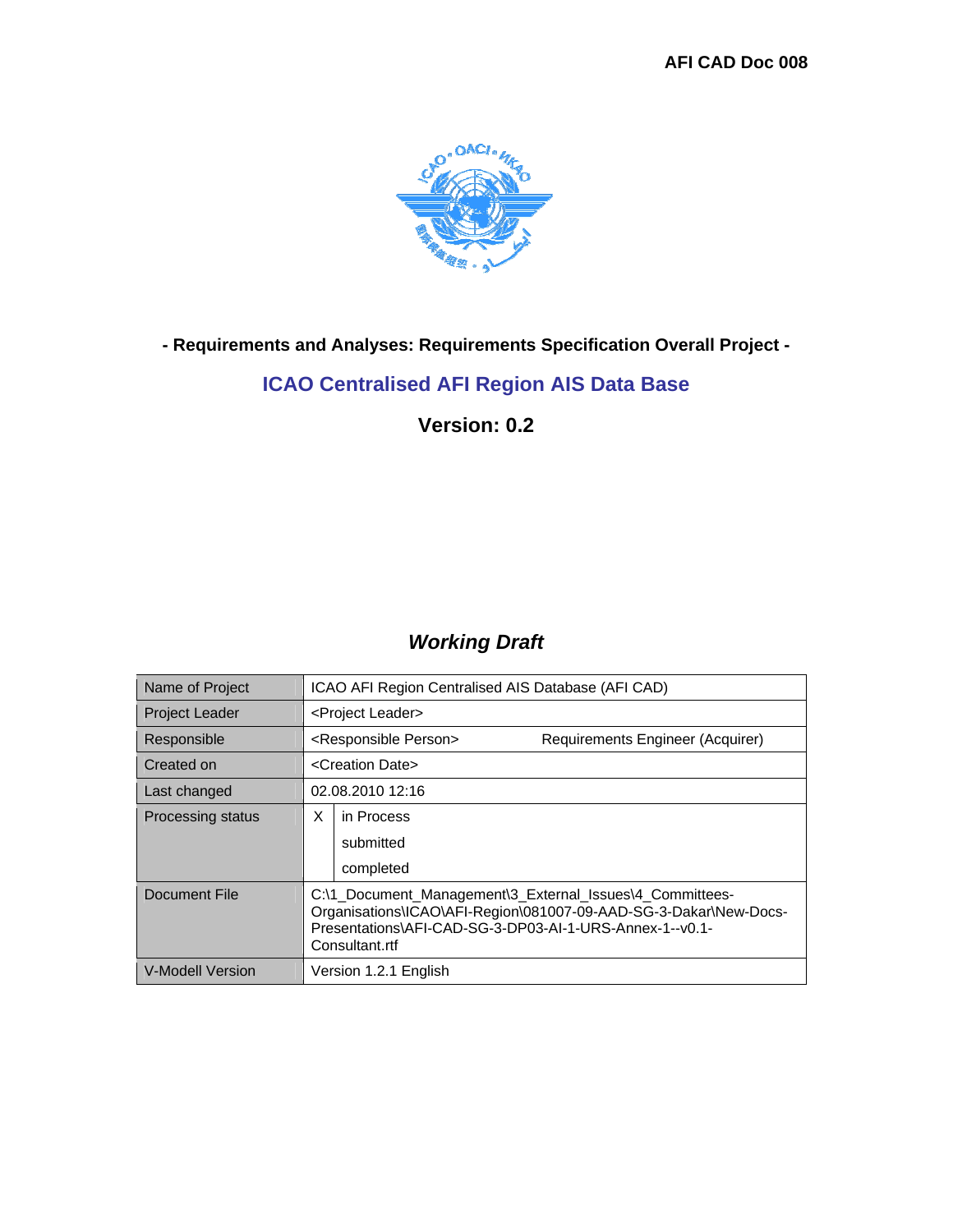# **Further Product Information**

| Participating   | [not involved]<br>[not involved]<br>[not involved] | User<br>Executive<br><b>Project Leader</b> |
|-----------------|----------------------------------------------------|--------------------------------------------|
| <b>Creation</b> |                                                    |                                            |

# **Change Listing**

| Change |      |         | Changed         |                           |         |              |
|--------|------|---------|-----------------|---------------------------|---------|--------------|
| No     | Date | Version | <b>Chapters</b> | Description of the Change | Author  | <b>State</b> |
|        |      | 0.1     | All             | <b>Initial Creation</b>   | Rudolph | Draft        |
| っ      |      | 0.2     | All             | Post Update AFI CAD SG/3  | Rudolph | Draft        |

## **Test Listing**

The following table shows an overview of all tests – both self-tests as well as tests by independed quality assurance – for the present document.

| Date | <b>Tested</b><br>Version | <b>Notes</b> | Inspector | <b>New Product</b><br><b>Status</b> |
|------|--------------------------|--------------|-----------|-------------------------------------|
|      |                          |              |           |                                     |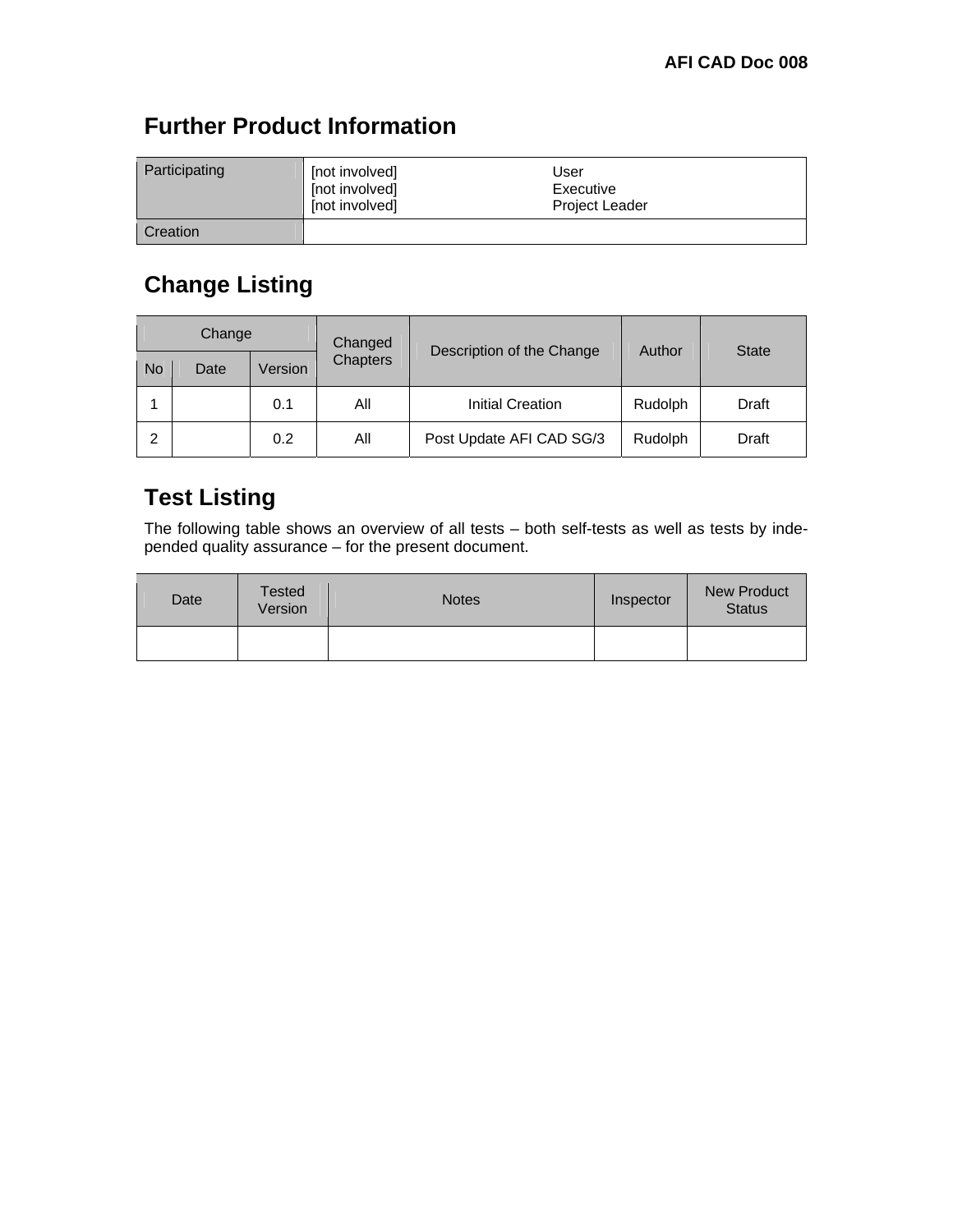## **Content**

| 2.             |  |
|----------------|--|
| 3.             |  |
| 4.             |  |
|                |  |
| 6.             |  |
| 7 <sub>1</sub> |  |
|                |  |
|                |  |
|                |  |
|                |  |
|                |  |
|                |  |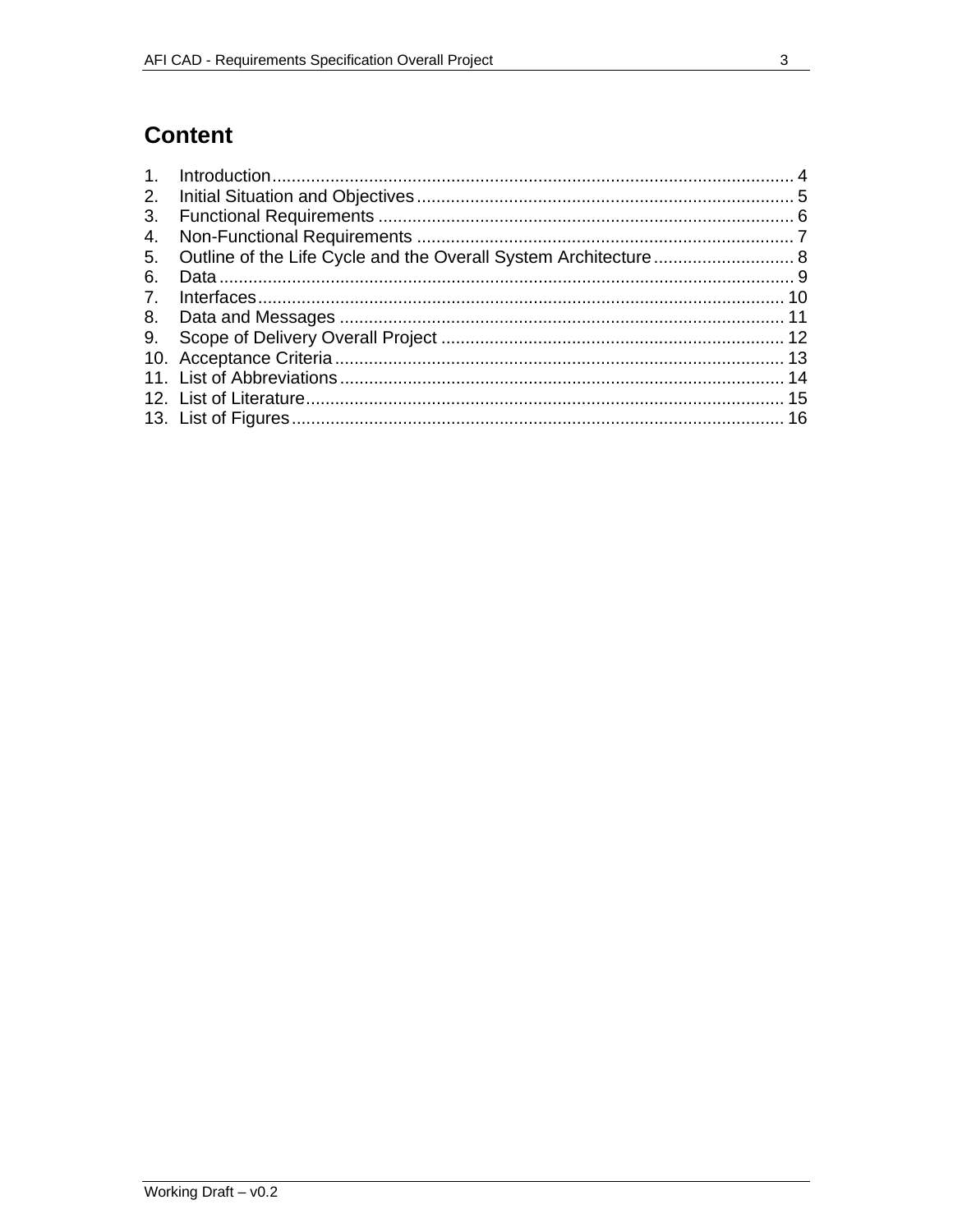## **1. Introduction**

The Product Requirements Specification Overall Project includes all mandatory requirements posed on the system to be developed, which describe the overall project in a complete and consistent manner. It is basis for the subdivision into sub-projects.

All relevant system requirements will be determined and documented by the supplier. The core of the Requirements Specification Overall Project comprises the functional and nonfunctional system requirements and an outline of the overall system design. The design considers the future environment and infrastructure for the system and provides guidelines for technological decisions. The outline of the overall system architecture is the decisive basis for subdividing the overall project into sub-projects.

In addition, the system life cycle phases to be supported will be identified and incorporated as logistic requirements. The delivery terms and acceptance criteria are also part of the requirements.

The functional and non-functional requirements are not only intended as development specifications, but also as basis for the tracing of requirements and the change management. The requirements should be prepared in such a way that traceability and a suitable change management are possible for the entire system life cycle.

The acquirer alone is responsible for the preparation and quality of the Requirements Specification. If required, he may task a third party with the preparation. Generally, the Requirements Specification should not specify technical solutions in order to ensure that architects and developers are not restricted in their search for optimum technical solutions.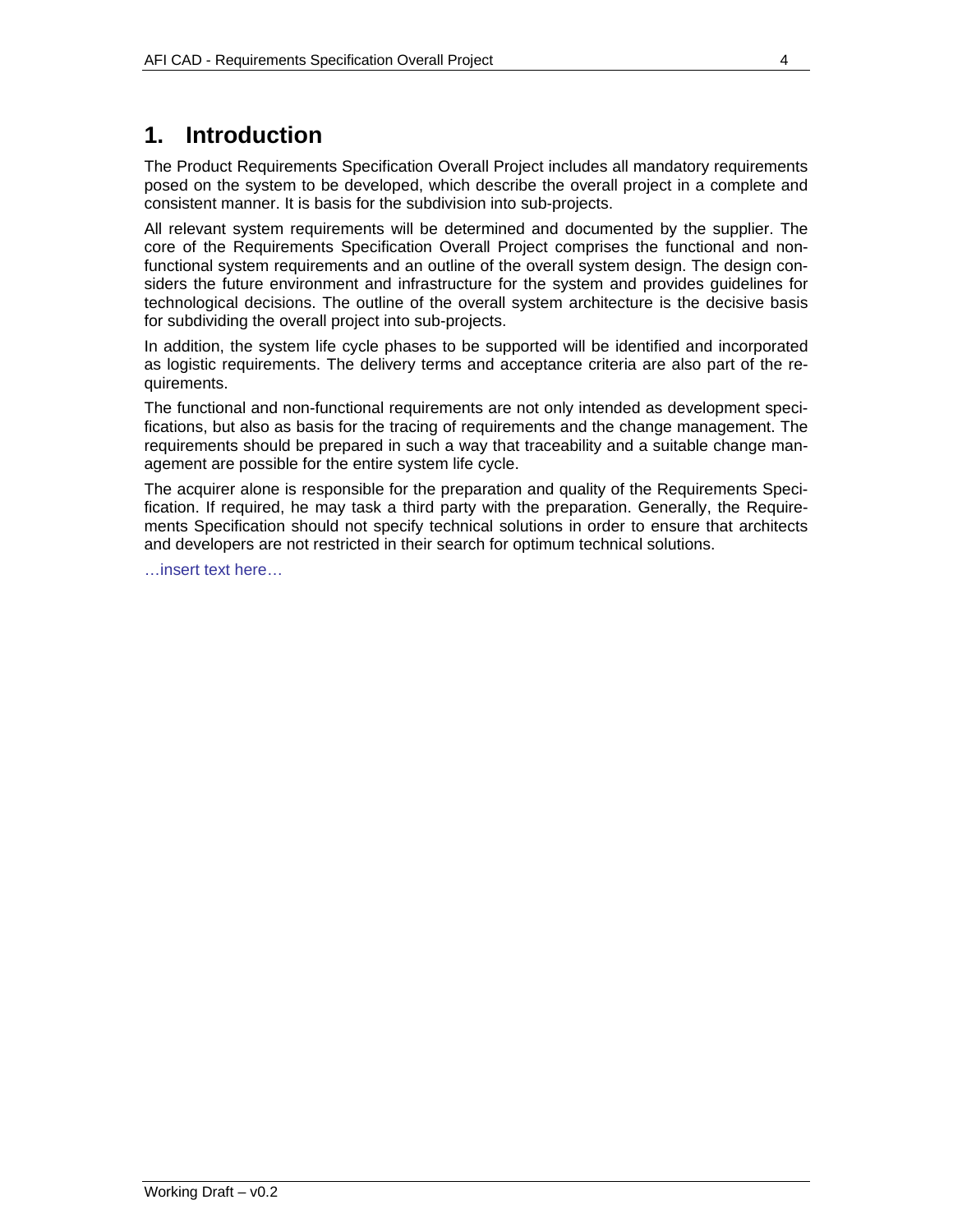## **2. Initial Situation and Objectives**

This subject illustrates the initial situation and the reasons for executing the project. It describes which deficiencies or problems of existing systems or the current situation have lead to the decision to execute the project and which advantages are expected from the use of the new system.

In addition, all relevant stakeholders of the projects will be appointed and the technical and professional integration of the system to be developed will be outlined. Moreover, the first framework conditions for the development will be identified and decribed. Framework conditions may include, e.g., technical specifications or safety and security specifications.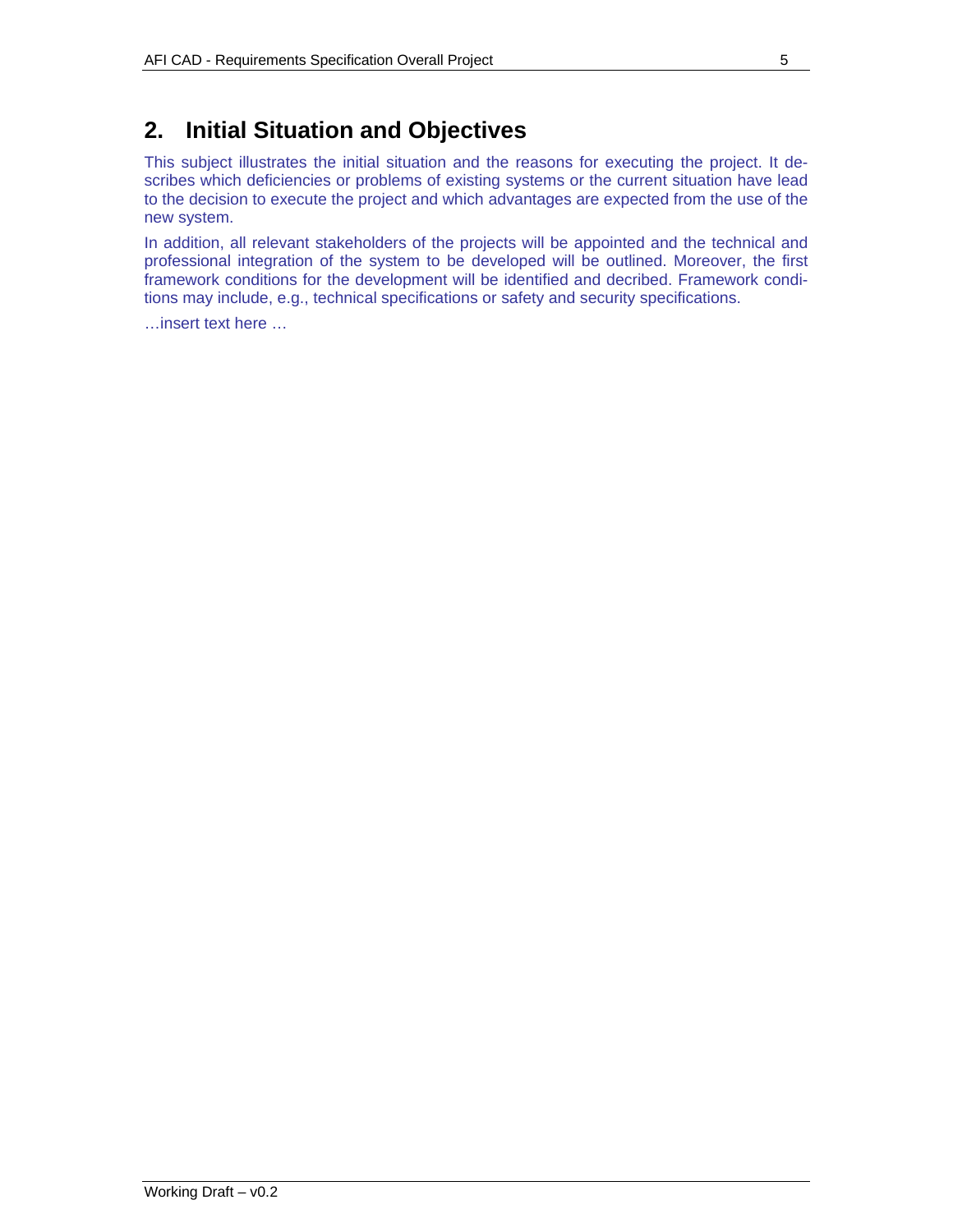## **3. Functional Requirements**

Functional requirements describe the system capabilities required by a user for solving a functional problem. The requirements will be derived from the supported business processes and the flow description for using the system.

The functional requirements are defined, e.g., by use cases. A use case describes a concrete, functionally self-contained sub-process. The entirety of the use cases defines the system behaviour. A use case may be described in a simple text format. However, organizationspecific patterns for the description are frequently available. In order to determine the functional requirements of data-centred systems, a first functional Data Model will be developed, which is the basis for the later Database Design. The functional data model of the system will be derived from the entities of the domain model.

The functional requirements are the central system development specifications. They will be integrated into the Overall System Specification and concretized as required.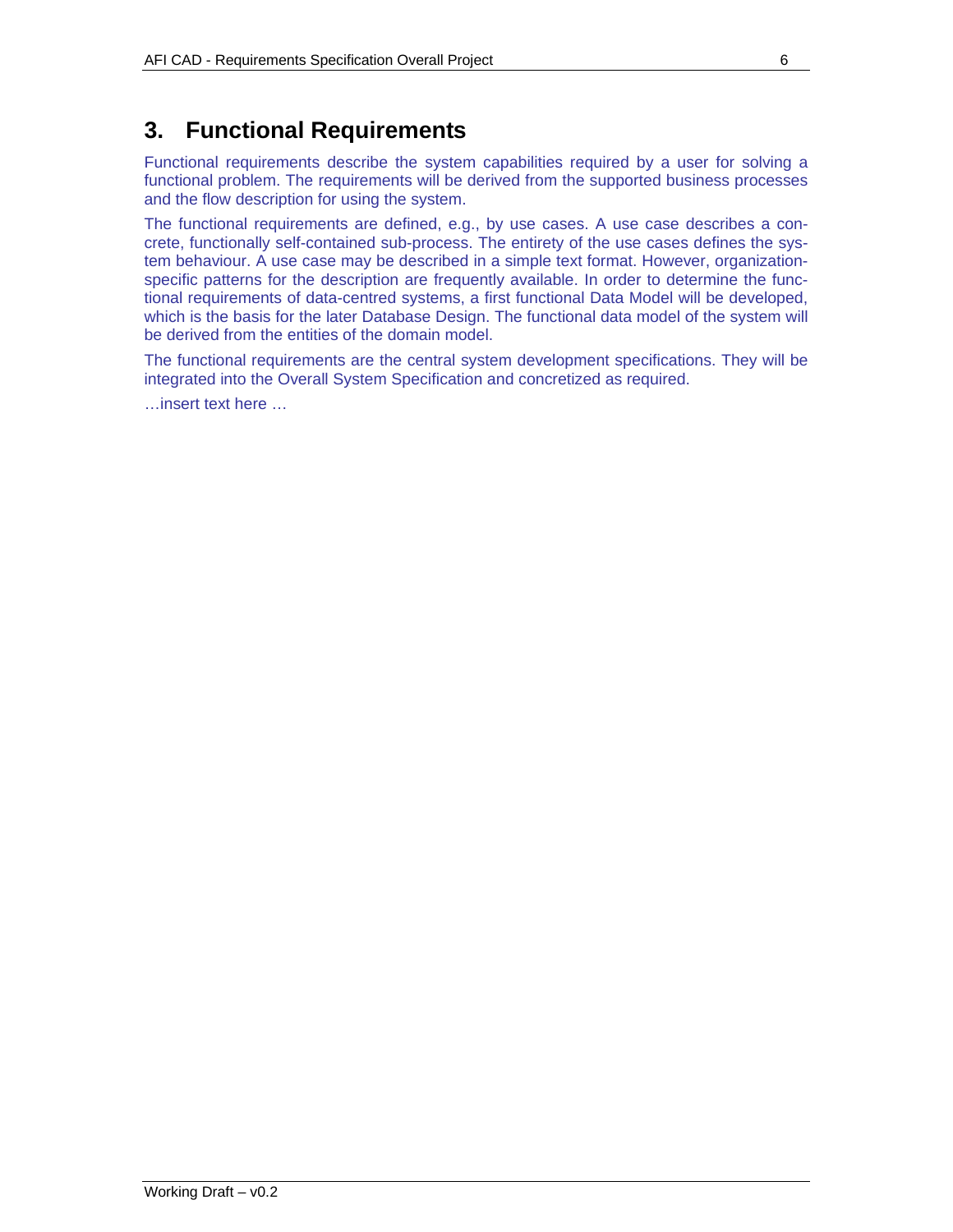## **4. Non-Functional Requirements**

Non-functional requirements are system requirements which are not of a functional nature, but contribute decisively to the applicability of the system. They define, e.g., quality requirements, safety and security requirements or performance requirements.

Non-functional requirements define fundamental characteristics of a system which must be taken into account in the architecture design. They may be used for estimating the development costs and should be described as measurably as possible.

In order to structurize the requirements as simply as possible, requirements which are not clearly defined as functional requirements will be assigned to the non-functional requirements.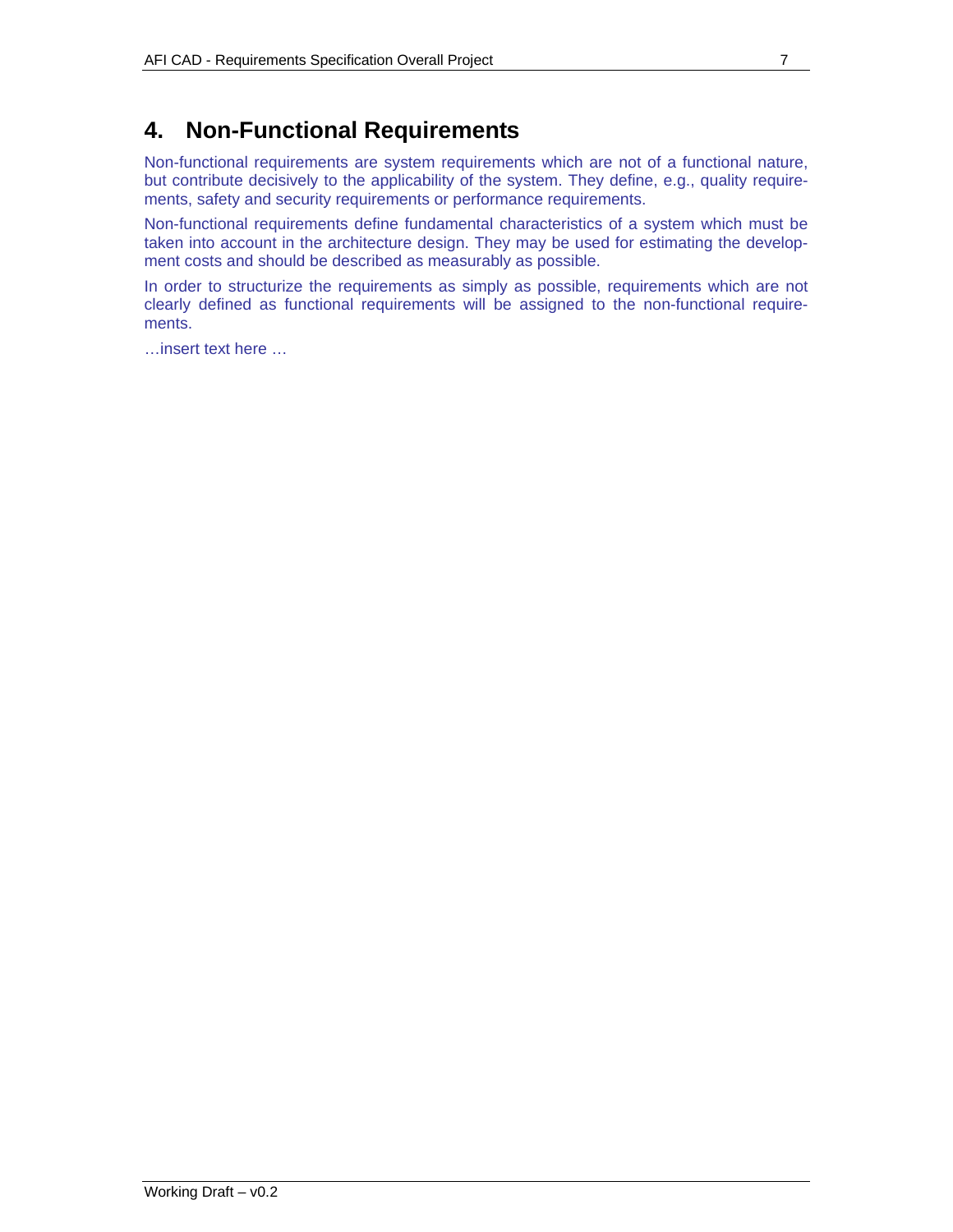### **5. Outline of the Life Cycle and the Overall System Architecture**

The specification of user requirements without consideration of possible solutions entails the great risk of defining unrealistic user requirements. It is useful to specify a coordination frame for the integration, systematization, categorization and prioritization of user requirements, in order to facilitate their visualization.

This may be achieved by an overall system architecture which represents the point of view of the user and not the technical point of view of the system analyst or System Architect. This means a functional system architecture embedded in the functional flow of adjacent systems should be prepared. At this early stage, it is hardly possible to develop a technical system architecture.

In case of an Evaluation of Off-the-Shelf Products, the future system components should be identified and specified in the overall system architecture when the Requirements Specification are revised.

In addition, the particular characteristics of the operational environment of the new system shall be described in order to be able to consider primarily the system safety and security requirements. The developer of user requirements should prepare a concept showing which life cycle sections should be covered by the project.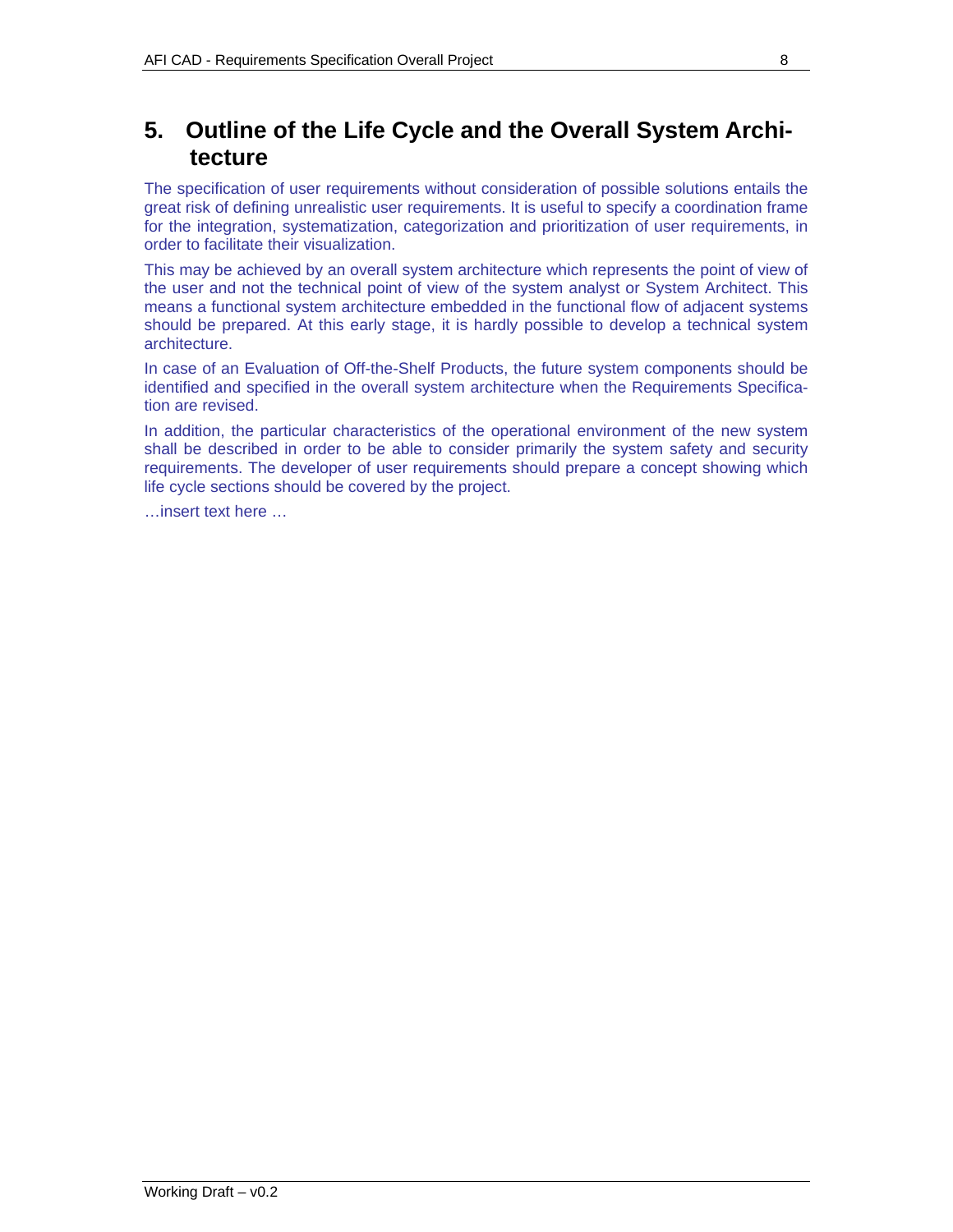### **6. Data**

Data to be stored and data formats or principles (like AICM) need to be described here.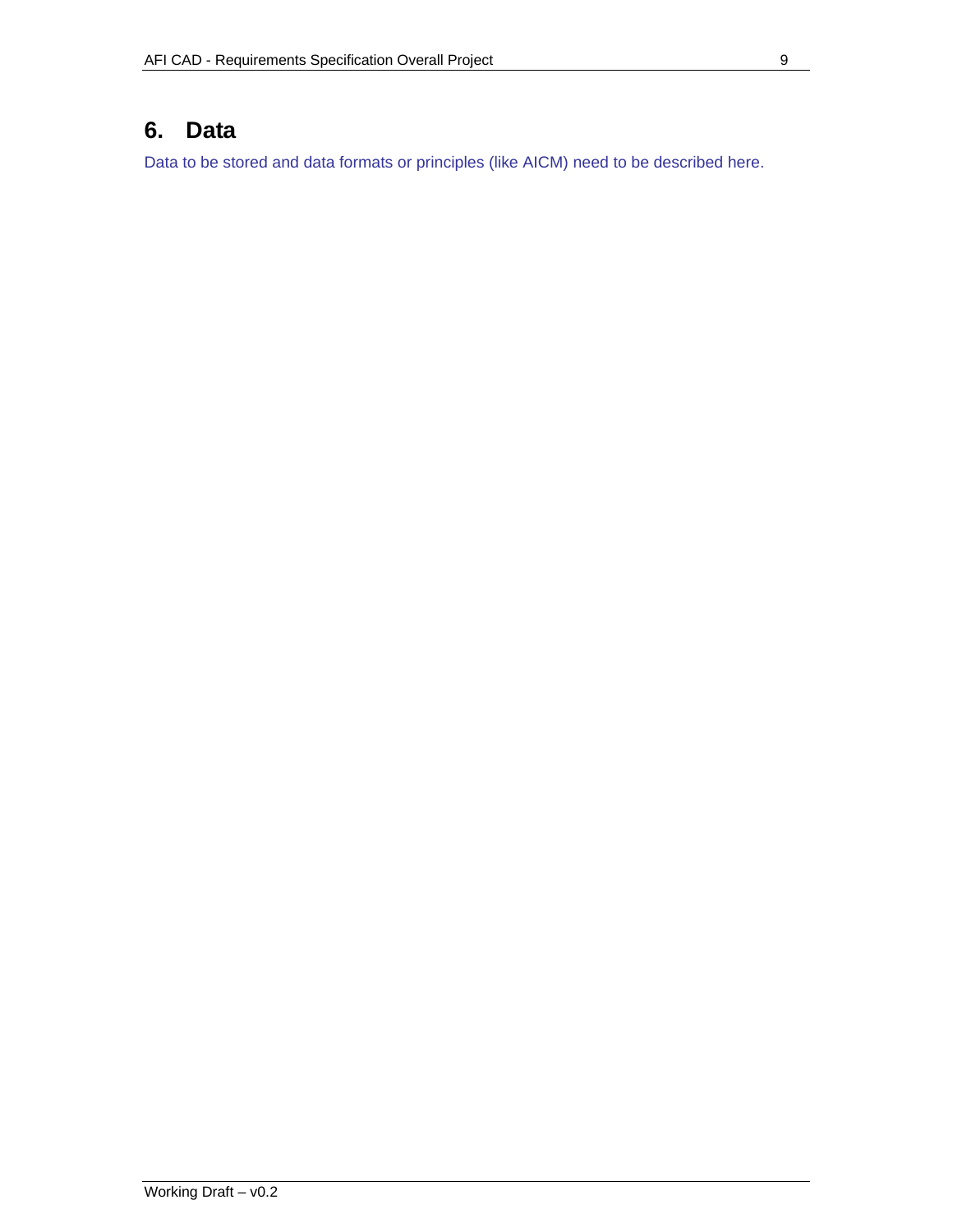## **7. Interfaces**

Interfaces between the centres of the AFI CAD, and between the AFI CAD and other systems (like AIXM or DAFIF) need to be described here. Also the interfaces between humans and the AFI CAD need to be described here.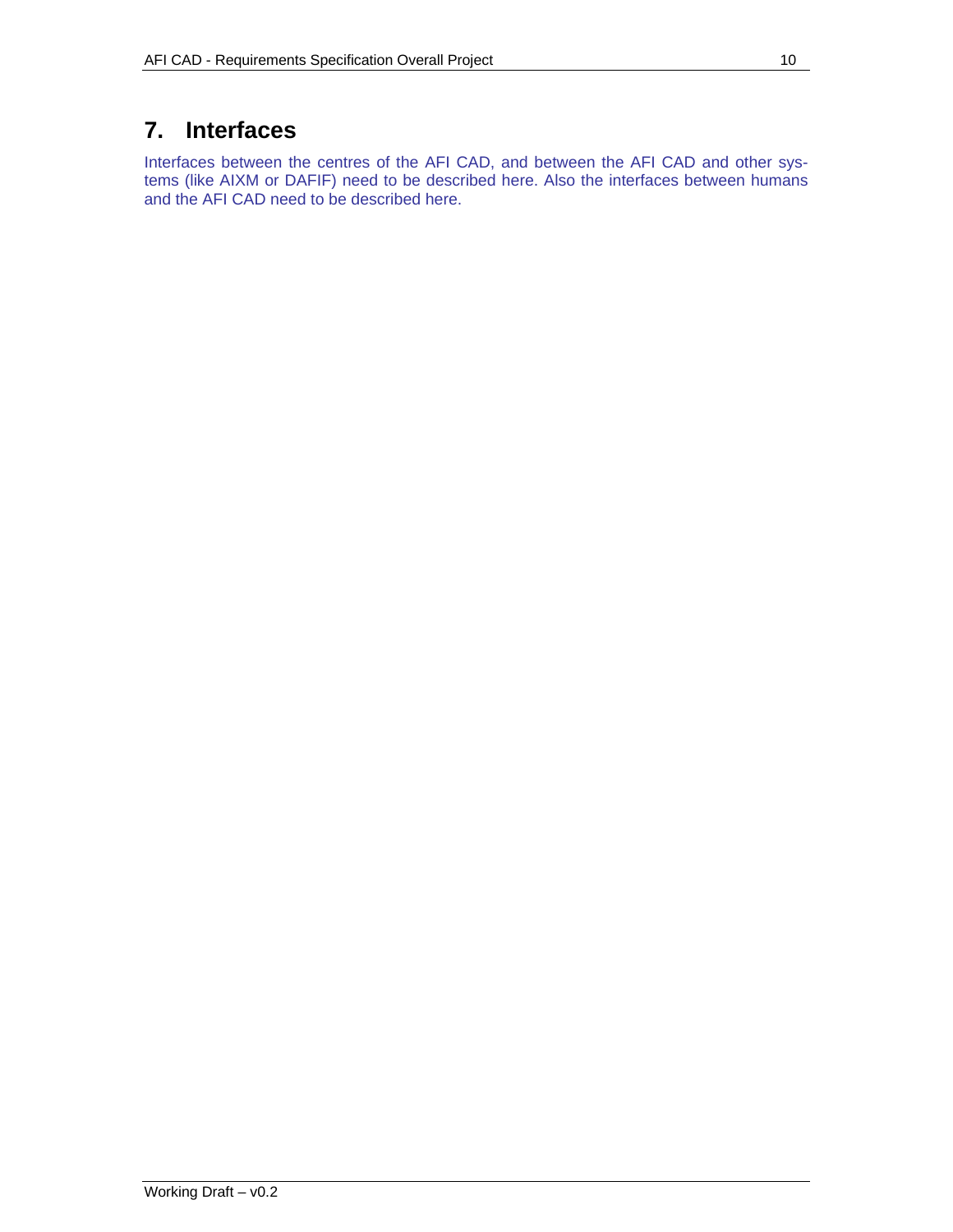## **8. Data and Messages**

Message related data like NOTAM, SNOWTAM etc. need to be described here.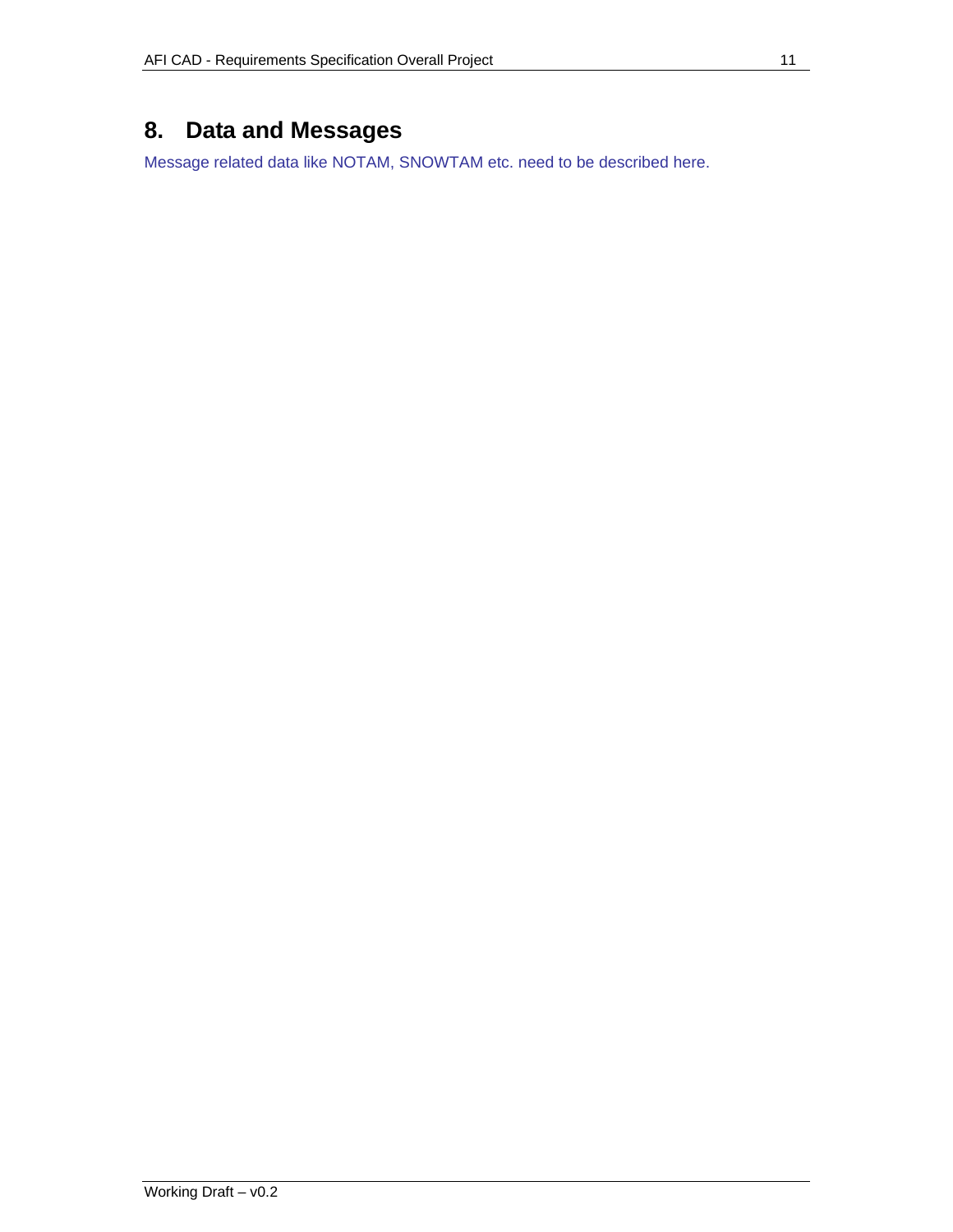## **9. Scope of Delivery Overall Project**

All items and services to be delivered by the supplier to the acquirer during the project or at its completion shall be listed. Every Delivery requires an acceptance evaluation. The scope of delivery may include the system, system components, an Enabling System, enabling system components, documents, and agreed services.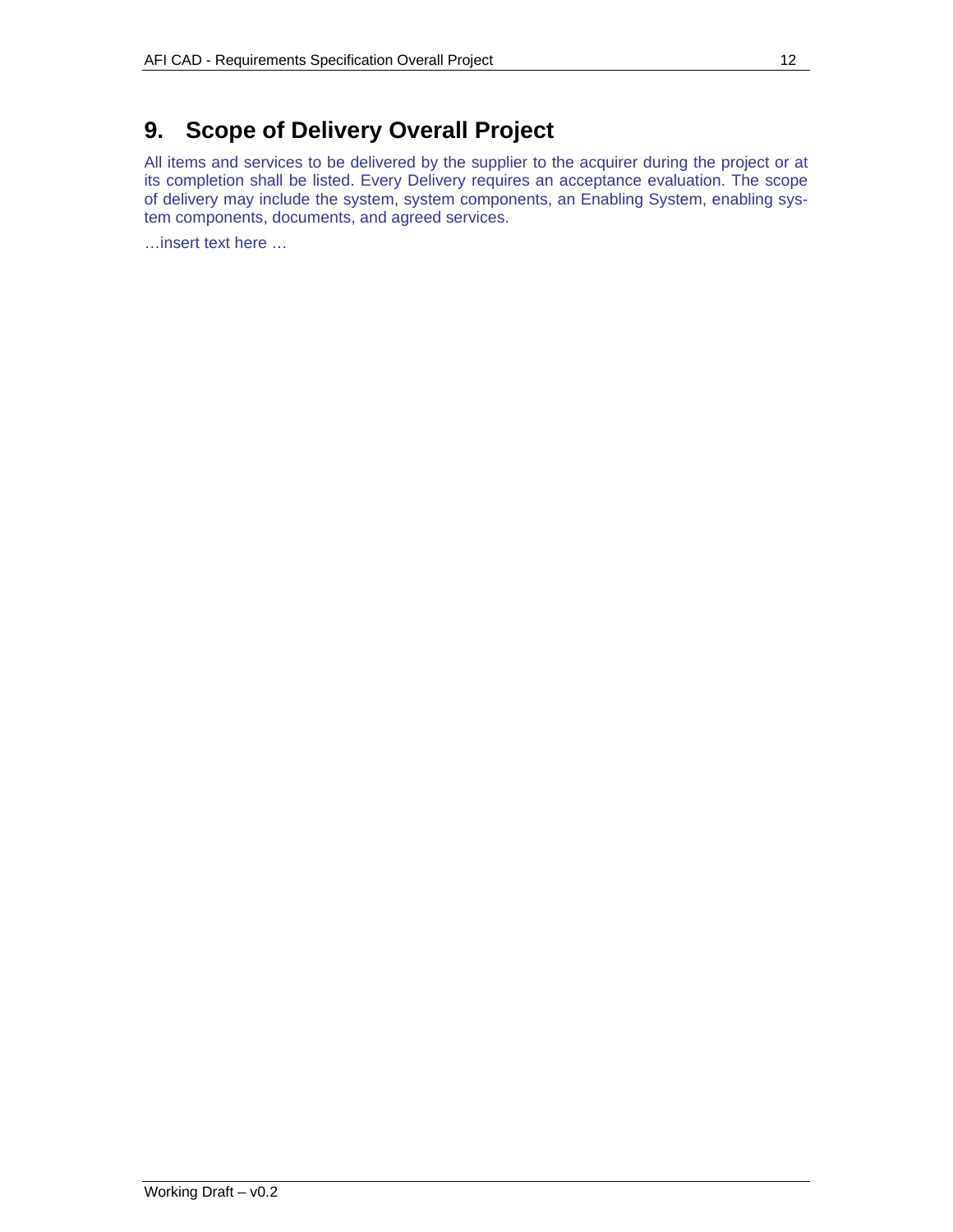## **10. Acceptance Criteria**

Acceptance criteria specify the criteria to be fulfilled by the Delivery in order to meet the requirements. They should be specified in a measurable way. From a contractual point of view, the acceptance criteria describe the conditions for the decision as to whether the final product fulfills the requirements or not. Acceptance criteria refer to functional and non-functional requirements.

Until the contract is awarded, the acceptance criteria can only be indicated in a general form, e.g., as KO criteria. These criteria define, e.g., that at least 90 % of all evaluation cases must be completed successfully in order to achieve a successful acceptance. These general acceptance criteria should also include the requirement that the supplier must prepare acceptance criteria, the structure and number of which shall be outlined by the acquirer. The acceptance criteria should be structured in accordance with their three decisive components initial situation, action(s) and expected result. In any case, the expected results of the acceptance must be specified for each acceptance criterion.

The acceptance test is based on the acceptance criteria which are included as requirements in the Evaluation Specification Delivery.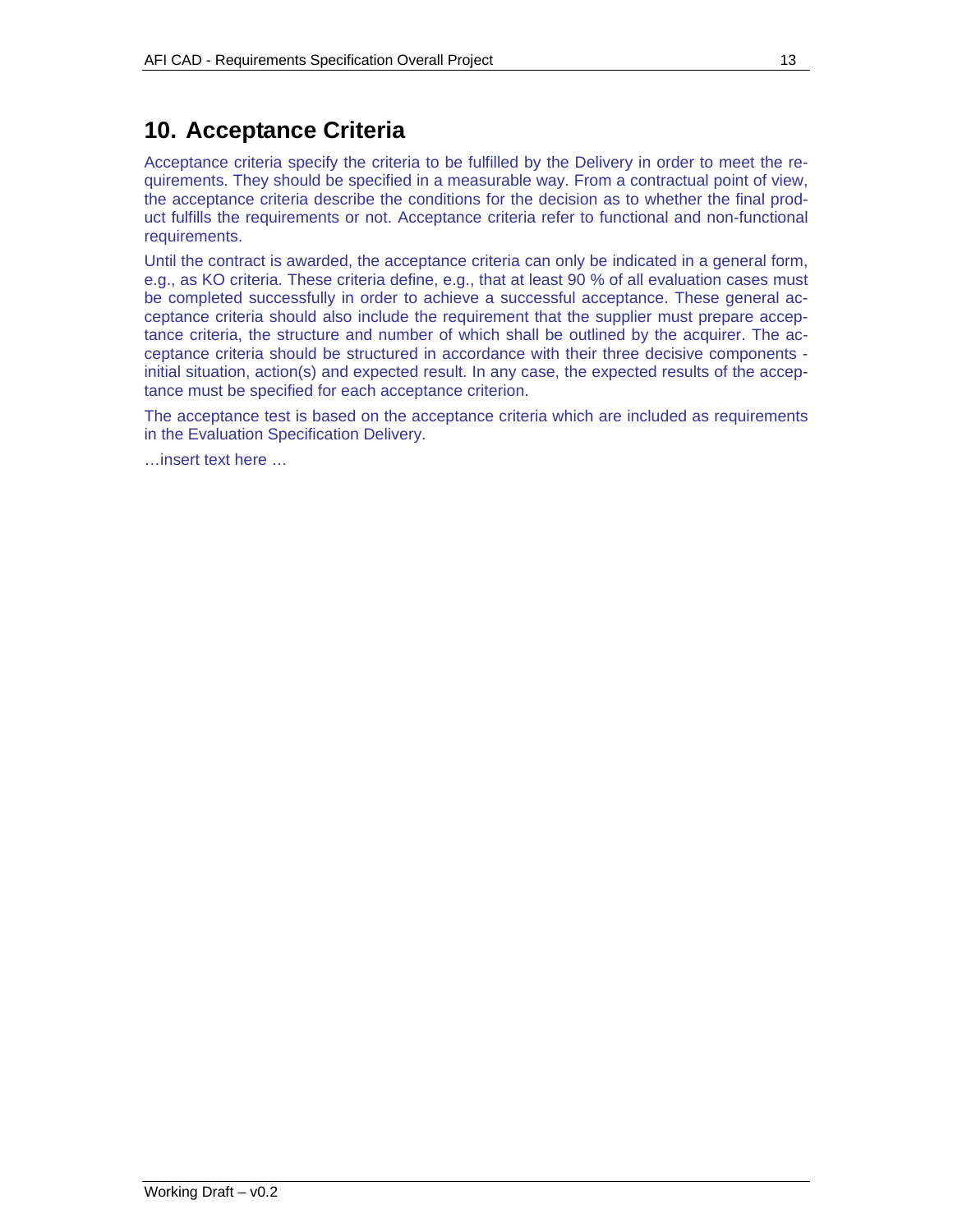# **11. List of Abbreviations**

| Abbreviation | Explanation |
|--------------|-------------|
|              |             |

 $\overline{a}$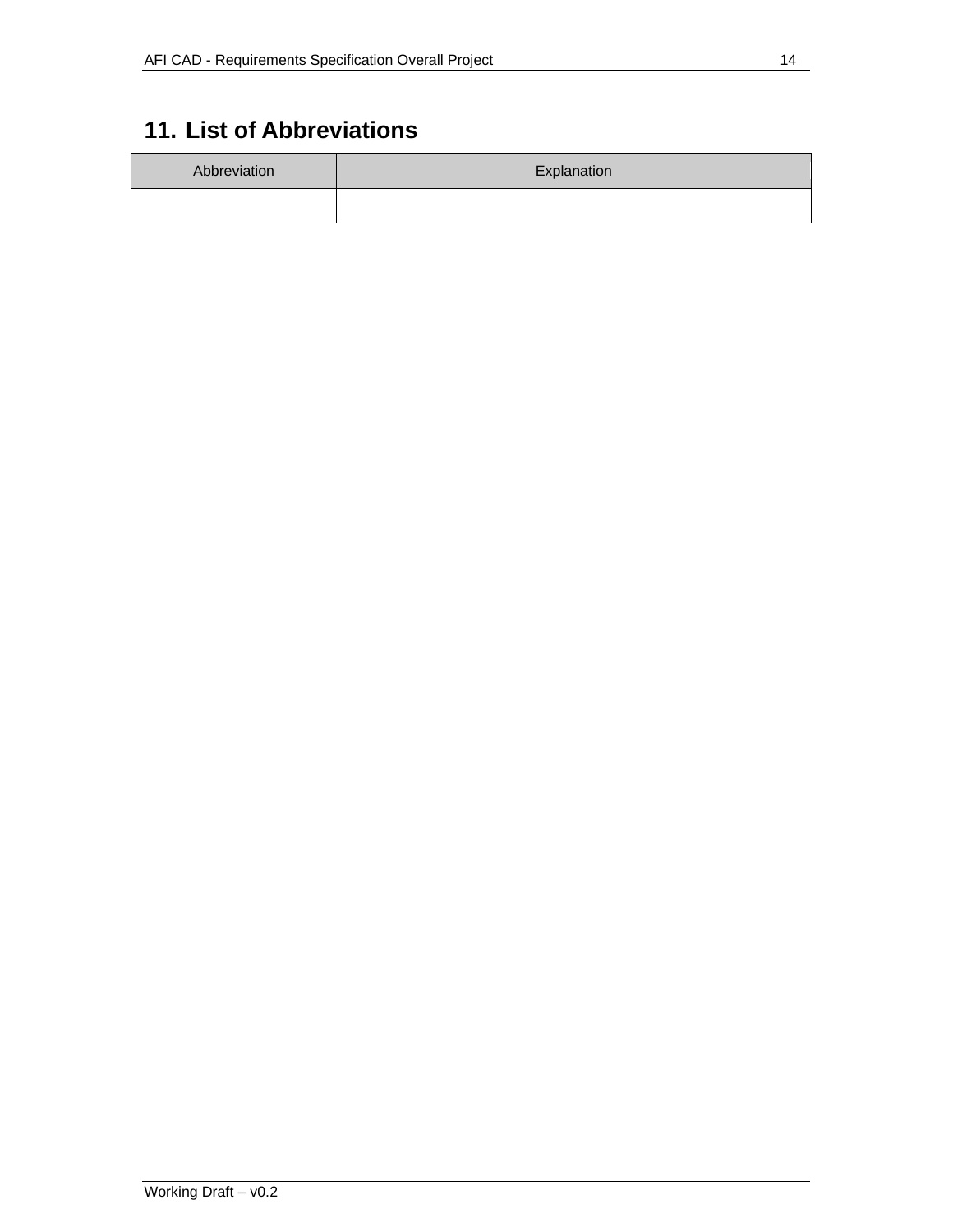# **12. List of Literature**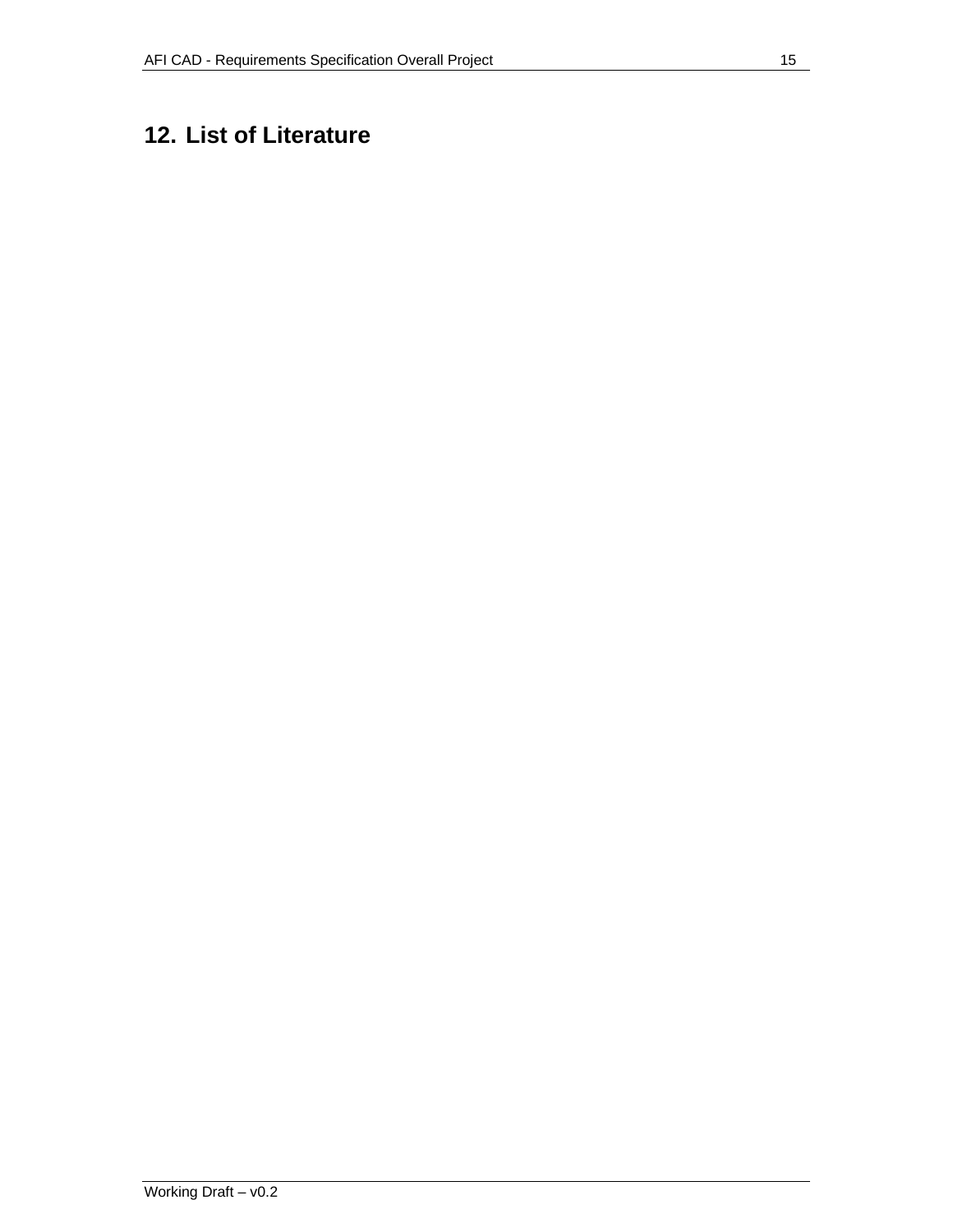# **13. List of Figures**

*End of document*